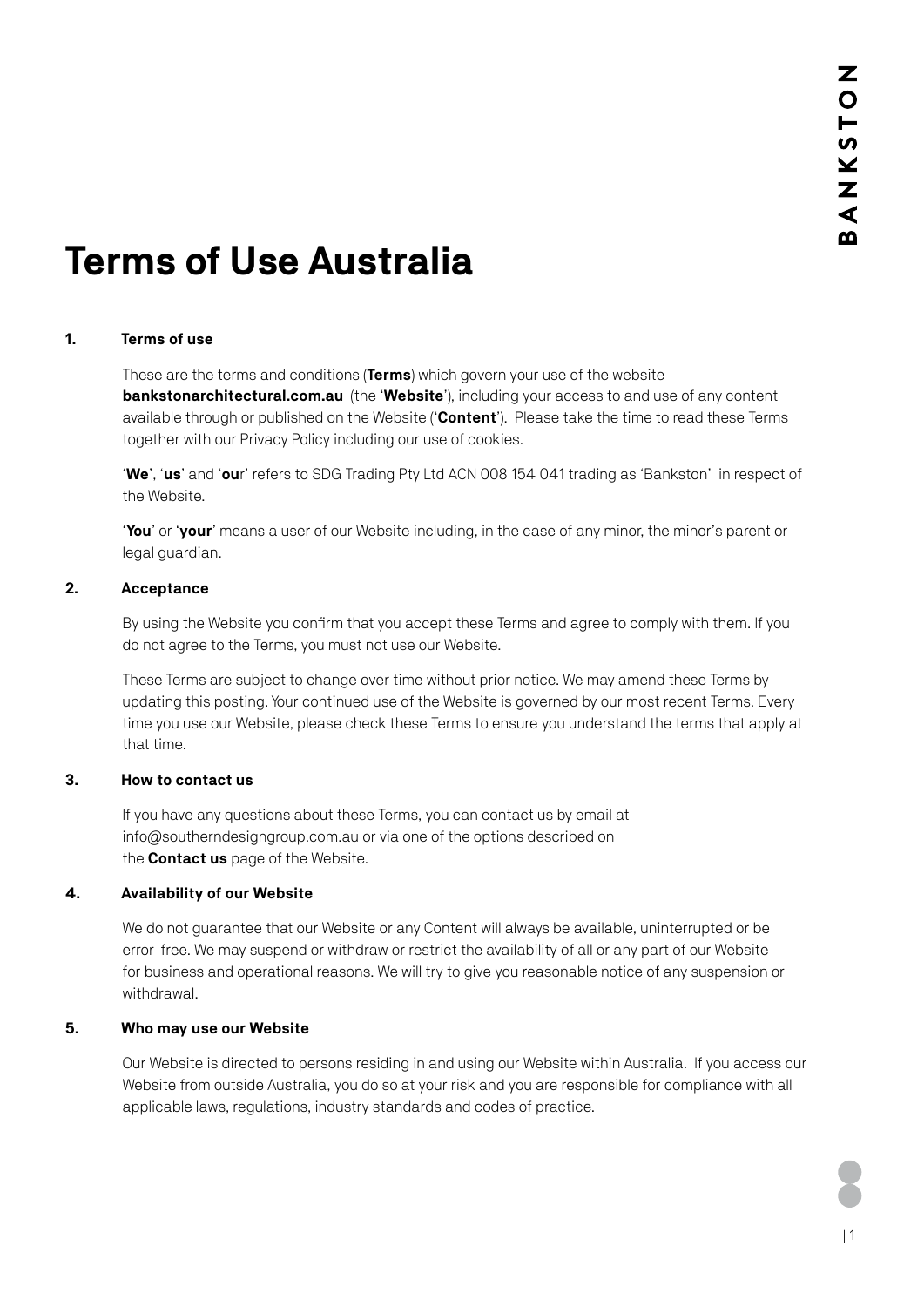## **6. You must keep your account details safe**

If you choose a password or any other piece of information as part of our security procedures, you must treat such information as confidential. You must not disclose it to any third party.

We have the right to disable any password, whether chosen by you or allocated by us, at any time, if in our reasonable opinion you have failed to comply with any of the provisions of these Terms.

If you know or suspect that anyone other than you knows your password, you must promptly notify us at [info@southerndesigngroup.com.au](mailto:info@southerndesigngroup.com.au) or change your password using 'reset password' tool from the login page on our Website.

# **7. How you may use the Website and Content**

All copyright and other intellectual property rights in the Website and Content, including trade marks, names, logos, sounds, images, graphics, text, software, interfaces, source or object code, website layout, design and copyright works, is owned or licensed by us and protected by the laws of Australia and other countries.

You may view the Website and Content and may print one copy and download extracts of any page from our Website for your own personal use. If we provide social media features, such as the ability to share content, you may take such actions as are enabled by those features.

You must not reproduce, transmit, communicate, adapt, distribute, sell, modify or publish or otherwise use any of the Content for any commercial purpose except as permitted by paragraph 8 below, by law or with our prior written consent.

You must not use the Website or any Content for any commercial use except as permitted by paragraph 8 below, without our prior written agreement or if you are our Reseller.

## **8. Linking to our Website**

You may create a link to any pages on our Website or that refer to the Content. However you must not:

- 8.1 display any page of the Website in any distorted or altered form or pass off our Content or products as yours or under any other name;
- 8.2 create a link to the Website on any site unless that site conforms to accepted standards of public decency and does not disparage us or our products or services; or
- 8.3 create a link to the Website on any site that exposes us to any risk of liability under any criminal or civil law (including liability arising from the infringement of a third party's rights).

We reserve the right to withdraw linking permission by giving notice to you or by updating these Terms.

You agree to indemnify us, and keep us indemnified, against all actions, claims, costs, demands, damages or liability arising in any manner from any link to our Website that you enable or create.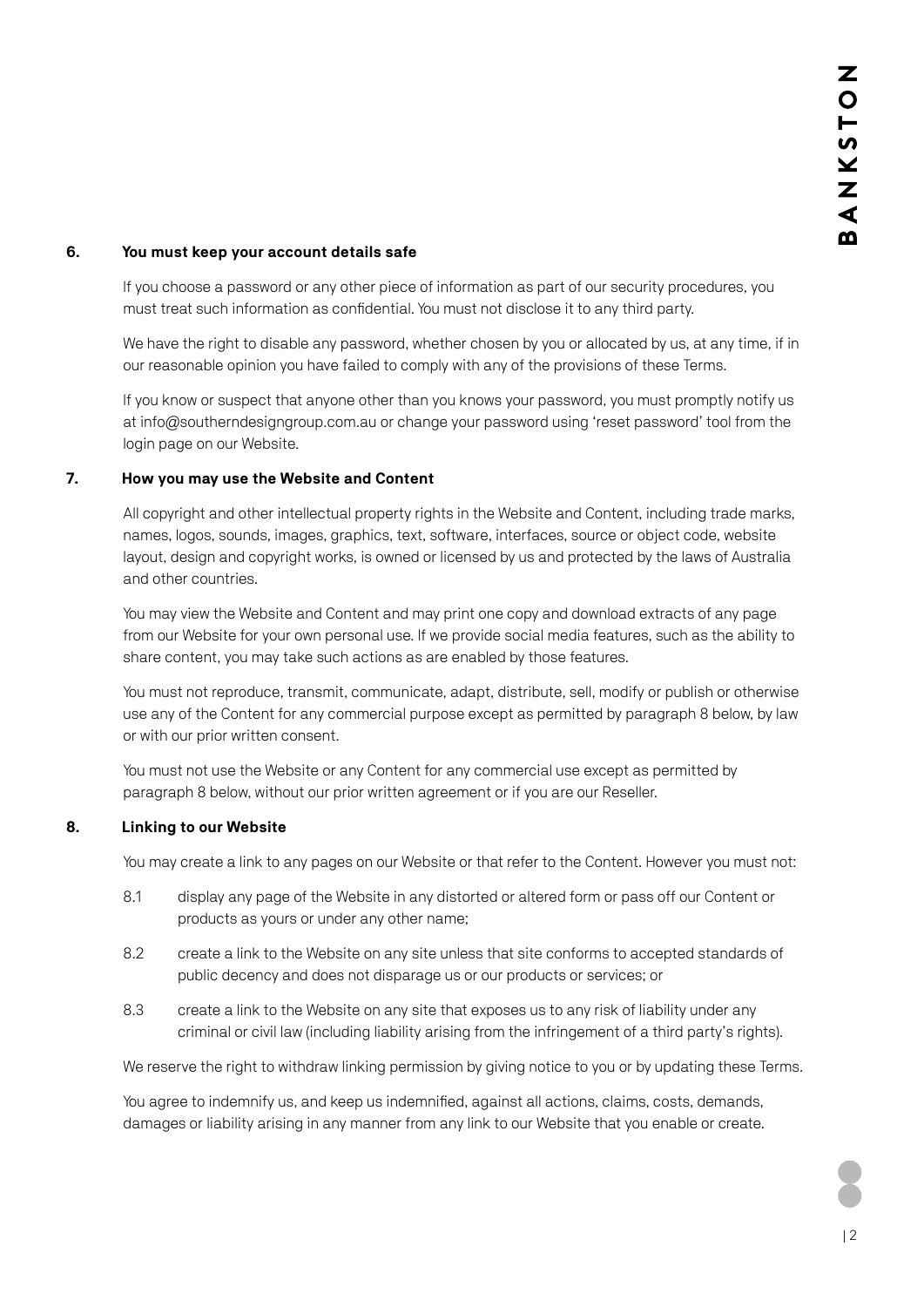# **9. Links to third party sites**

Our Website may contain links to third party sites. The links are provided solely for your convenience and do not indicate, expressly or impliedly, any endorsement by us of the sites or the information, products or services provided at those sites. You access those sites and use the information, products and services made available at those sites solely at your own risk, and subject further to the separate terms of use and privacy policies of such third party sites

## **10. No unlawful or offensive activity**

You must not use our Website or any Content in any way that violates any applicable federal, state, local or international laws, or which infringes any third party's rights or privacy or is contrary to any relevant standards or codes, including generally accepted community standards.

You must not permit or enable another person to do any of those things.

## **11. No viruses or interference**

When using our Website, you must not:

- introduce to the Website any viruses, trojans, worms or other materials which are malicious or technologically harmful;
- x do anything that interferes with or adversely affects the normal operation or integrity of the Website, including the ability of other users to access the Website;
- x copy, modify, export, scrape, reverse engineer, disassemble or otherwise attempt to extract any or all of the Content or any source or object code in the Website; or
- **•** permit or enable another person to do any of those things.

## **12. Action we may take**

We may suspend or terminate your access to our Website at any time, including if you breach these Terms.

If you breach these Terms we may report you to the relevant law enforcement authorities and we will cooperate with those authorities by disclosing your identity to them. In the event of such a breach, your right to use our Website will cease immediately.

If we do not act in relation to a breach of these Terms by you, we do not waive any rights to act in relation to that breach or any later breach by you.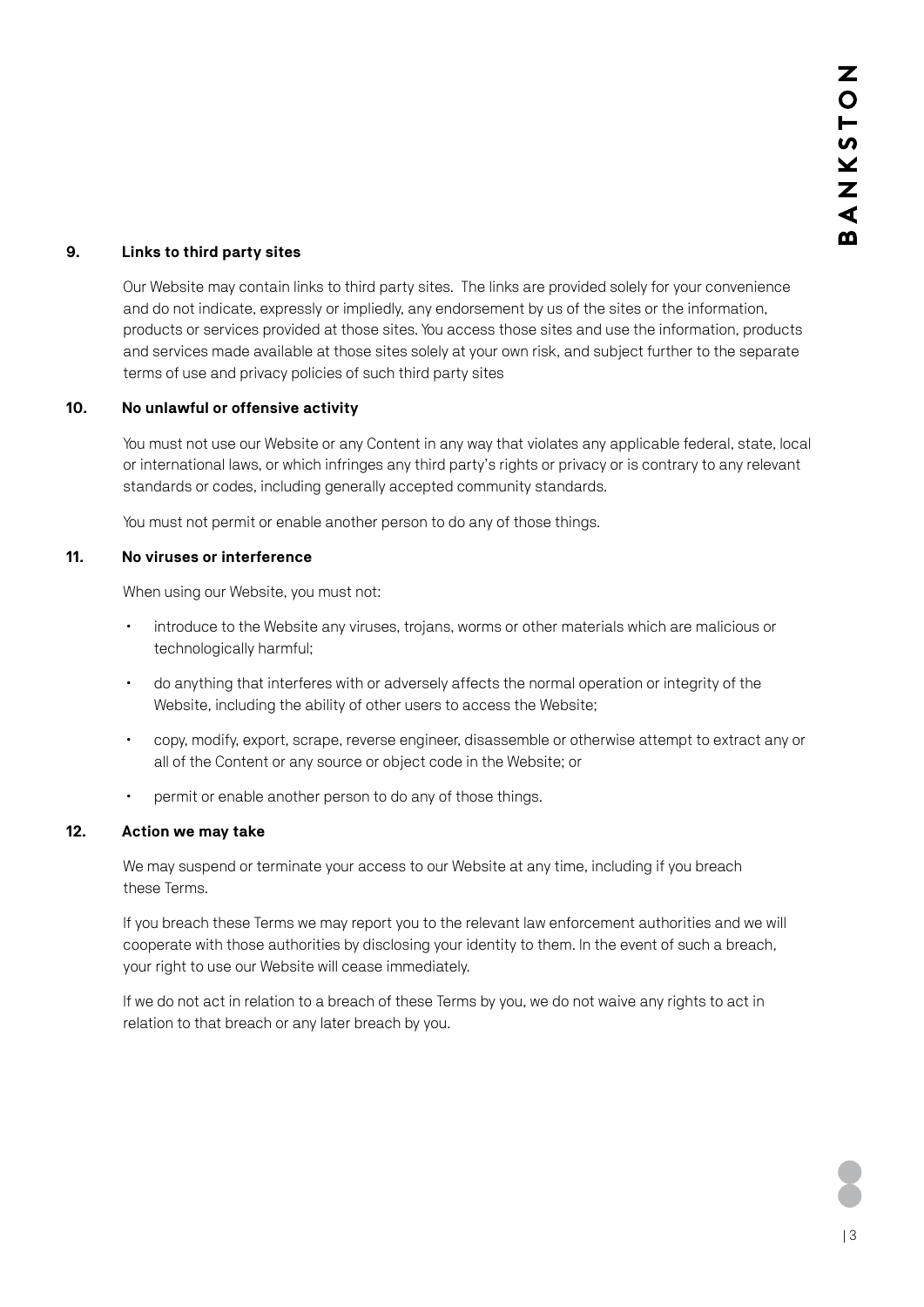## **13. Product Guides, Warranty Terms, Instructional Content and Product Care Guides**

On our Website, we may publish:

- Product Guides and Instructional Videos ('Guides');
- Warranty Terms; and
- Instructional Guides and Product Care Guides ('Instructions').

(**Product Warranties**) SDG Trading Pty Ltd ACN 008 154 041 produces and sells, either directly to consumers or through authorised resellers, door levers, knobs, doors and latches under certain brand names including Bankston ('SDG Products'). All SDG Products come with an included warranty. The terms of that warranty will prevail to the extent of any inconsistency with any warranty terms provided by us on our Website or by the Content.

(**Guides**) We may publish guides and information which may help you to select an Bankston product to purchase and provide a guide on how to install that Bankston product. We do not represent or warrant that the information contained in these guides are complete or is intended to amount to advice on which you should rely. To the maximum extent permitted by law, Bankston, its subsidiaries, related companies, and affiliates, on behalf of our authorised resellers, disclaim all warranties and conditions of any kind regarding these guides.

(**Instructions**) We may publish information on caring for and maintaining your Bankston product. This information should be relied on solely for the purpose of compliance with the terms of the Warranty Card. We do not represent and warrant that these instructions are complete or constitute advice you should rely on in relation to any door, wall or fixture to which you will affix your Bankston product. To the maximum extent permitted by law, we exclude all warranties and conditions relating to these Instructions, and to the extent that liability cannot be excluded under the Australian Consumer Law laws, we limit our liability to the fullest extent possible.

#### **14. Disclaimer**

Our Website is provided on an 'as is' and 'as available' basis, and we make no representations or warranties, express or implied, regarding the operation or availability of our Website. The Content is provided for general information only. It is not intended to be advice on which you should rely.

To the maximum extent permitted by law, Bankston, its subsidiaries, related companies, and affiliates disclaim all warranties and conditions of any kind regarding our Website and Content, whether express or implied, except to the extent expressly set out in these Terms.

We do not make any warranty or representation as to the accuracy, completeness, currency or reliability of the Content. Although we use reasonable care and skill in providing the Website, we cannot promise that the Website will be continuously available or free from computer viruses or errors.

Although we make reasonable efforts to update the information on our Website, we make no representations, warranties or guarantees, whether express or implied, that it is accurate, complete or up-to-date.